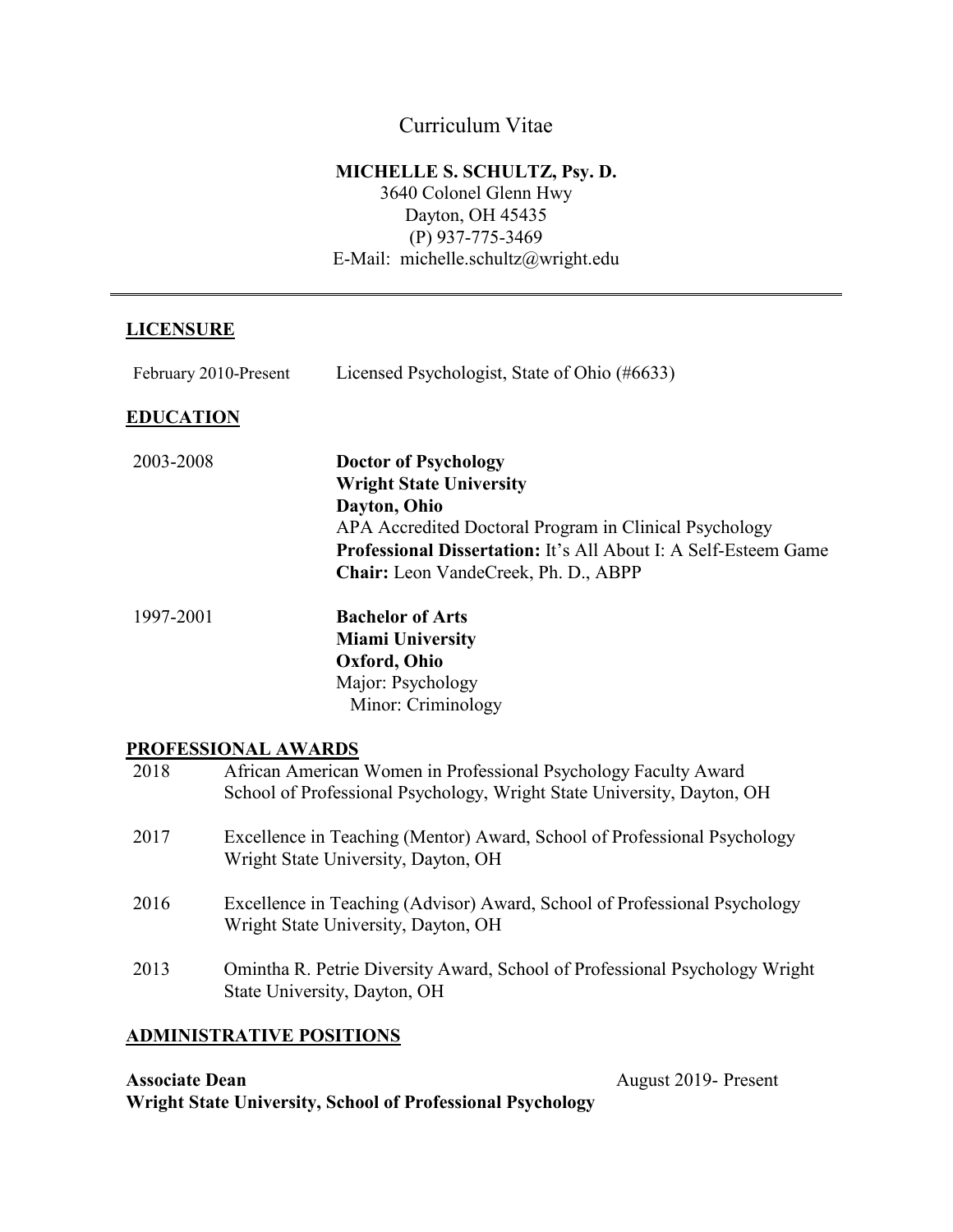**Dayton, Ohio**

Oversee all aspects of the school including curriculum, student, and faculty development. Develops, manages, and enforces school policies and procedures. Stay current on trends in the field of clinical psychology and doctoral training. Supervise the Director of Clinical Training in managing the school's Office of Clinical Training. Oversees annual reviews of students in consultation with faculty members and participates in the annual review of faculty members with the school's Dean. Oversees data collection and management for APA Accreditation reporting. Oversees activities to maintain APA Accreditation. Oversees data collection and management for University reviews and HLC Accreditation. Engages with administrators across the University (e.g. serves on the Graduate Advisory Board).

# **Director of Clinical Training** The State of Sulvey 2012- August 2019 **Wright State University, School of Professional Psychology Dayton, Ohio**

Oversaw all aspects of the program's clinical training components including practicum and internship placement. Supported student training and addressed training related problems when they arose. Stayed current on trends in the field and clinical training. Worked with the practicum liaison to develop and maintain practicum training sites. Worked in collaboration with the Associate Dean in maintaining the program's APA accreditation. Participated in annual reviews of students in consultation with faculty members and the Associate Dean. Advised students regarding training needs and issues.

# **Director, General Practice Clinic** August 2010- June 2012 **Ellis Human Development Institute Wright State University, School of Professional Psychology Dayton, Ohio**

Provided individual and group supervision, and consultation to practicum students assigned to the General Practice Clinic (GPC). Oversaw the didactic seminar for practicum students and worked to ensure practicum student's training needs were met. Managed day to day operations of the GPC, participated in management/supervisory meetings, and developed and implemented clinic procedures and programs. Represented clinic needs on internship training committee, and engaged in marketing clinic services.

# **ACADEMIC POSITIONS**

**Associate Professor** July 2016- Present **Wright State University, School of Professional Psychology Dayton, Ohio**

Engage in academic and clinical teaching of doctoral level students. Conduct scholarship activities within research and clinical interest areas. Serve as advisor and professional dissertation chair to doctoral level students. Serve on program and university committees.

2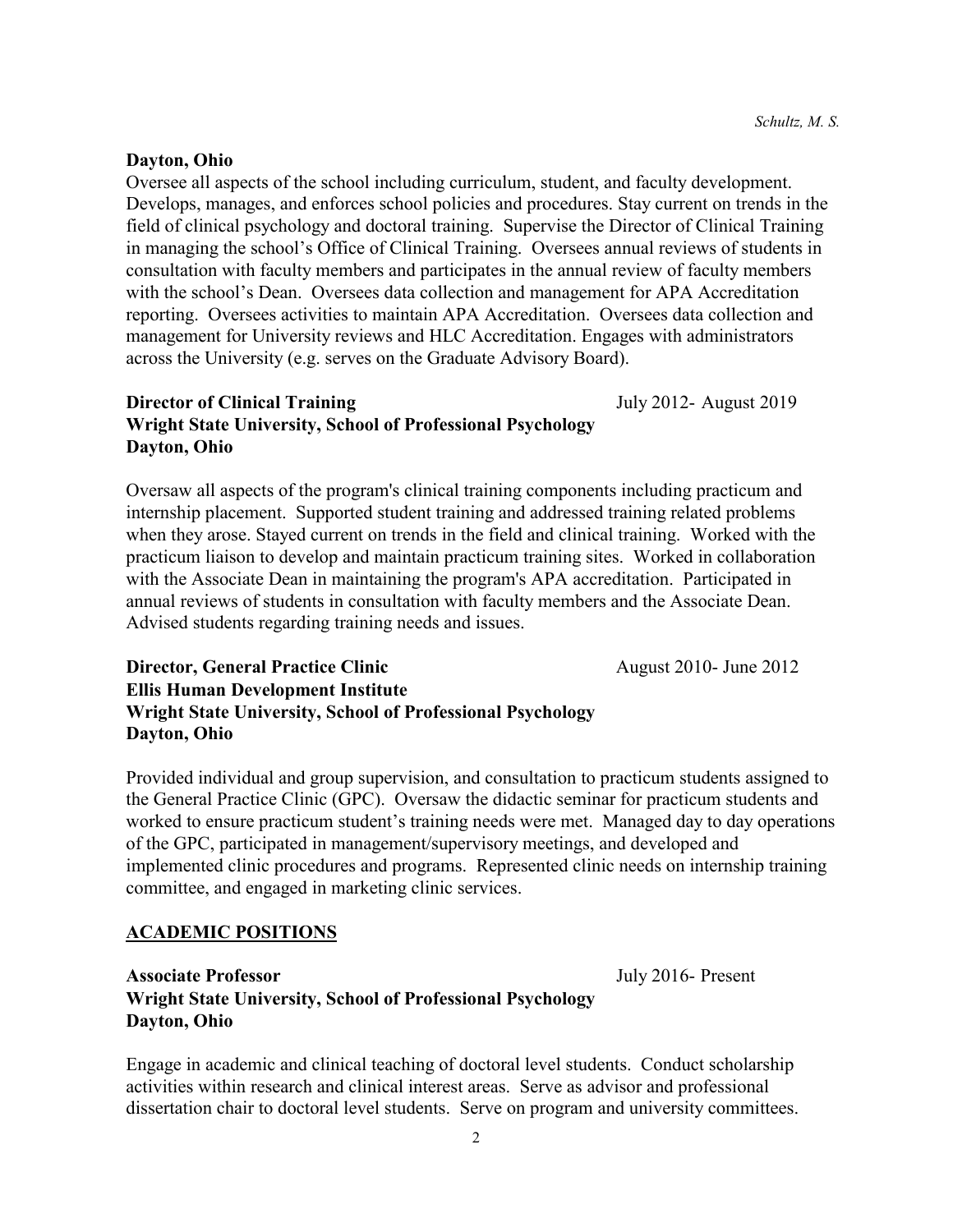Participated in the maintenance and development of the program's curriculum. Engage in service at a national level. Advise and mentor junior faculty as needed. Engage in administrative roles as needed by the program. Participate in faculty group practice.

# Assistant Professor<br>
August 2010- June 2016 **Wright State University, School of Professional Psychology Dayton, Ohio**

Engaged in academic and clinical teaching of doctoral level students. Conducted scholarship activities within research and clinical interest areas. Served as advisor and professional dissertation chair to doctoral level students. Served on program and university committees. Participated in the maintenance and development of the program's curriculum. Engaged in administrative roles as needed by the program. Participated in faculty group practice.

| <b>Courses Taught</b>                              |                                                               |
|----------------------------------------------------|---------------------------------------------------------------|
| Spring 2021                                        | Feminist Therapy                                              |
| Spring 2016, 2017, 2018, 2019,<br>2020, 2021       | Trauma: Theory, Assessment, & Intervention                    |
| Spring 2011, 2012                                  | Supervision                                                   |
| Fall 2013, 2014, 2015, 2016,                       |                                                               |
| 2017, 2018                                         |                                                               |
| Summer 2017                                        | Introduction to Projective Assessment                         |
| Fall 2015                                          | Diversity Integration I                                       |
| Spring 2014                                        | Rorschach                                                     |
| Spring 2013, 2014, 2015                            | Child Assessment                                              |
| Fall 2012                                          | Interviewing                                                  |
| Fall 2010, 2011                                    | Interviewing I                                                |
| Summer 2011, 2012                                  | <b>History and Systems</b>                                    |
| Summer 2011, 2012                                  | Projective Assessment I                                       |
| AY 2010, 2011, 2013, 2017                          | <b>Practice Tutorial</b>                                      |
| <b>Directed Study/Invited Lecture/Workshop</b>     |                                                               |
| Fall 2019                                          | Feminist Therapy (DS)                                         |
| Summer 2018, 2019                                  | Lecture in Ethics: Working with Minors                        |
| Fall 2017, 2018, 2019, 2020                        | Lecture in Psychopathology: Trauma-related Disorders          |
| Spring 2016, 2017, 2018, 2019                      | Lecture in Child Assessment: Assessing Trauma &<br>Attachment |
| Fall 2013, 2014, 2015, 2016, 2017 Supervision (DS) |                                                               |
| Fall 2015, 2018                                    | How to Teach Trauma Psychology (DS)                           |
| Summer 2015                                        | Practice Management (DS)                                      |
| Fall 2010, 2011, 2012, 2014                        | Internship Didactic Training Series: Clinical Supervision     |
| 2015, 2016, 2017, 2018, 2019,<br>2020              |                                                               |
| Spring 2011, 2012, 2014                            | Lecture in CBT Course: Use of CBT with Children               |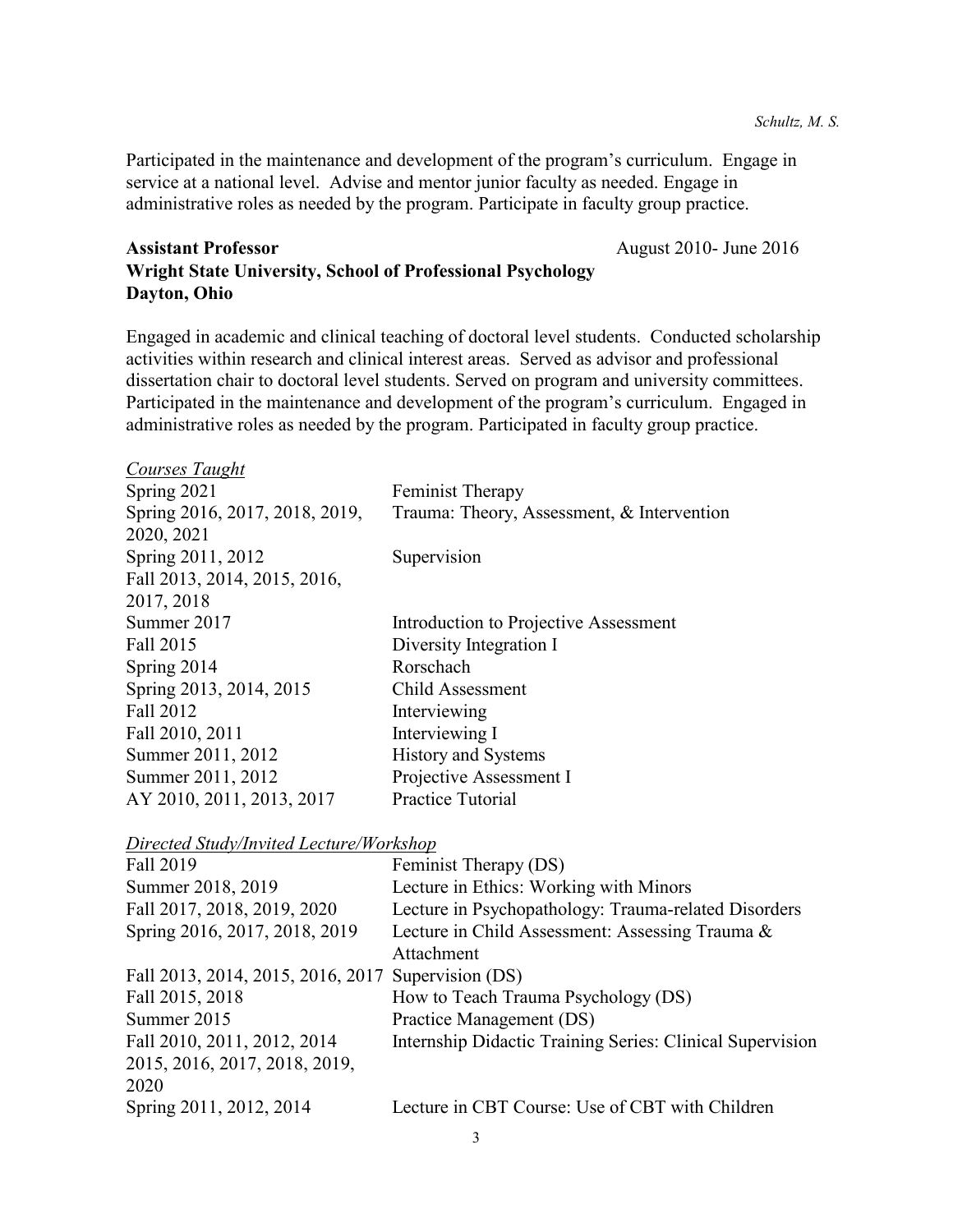| Spring 2015                 | Lecture in Human Development: Young Adult                |
|-----------------------------|----------------------------------------------------------|
|                             | Development                                              |
| Fall 2013, 2014, 2015, 2016 | Internship Application Workshops:                        |
| 2017, 2018, 2019            | "Preparing Your Essays"                                  |
|                             | "Preparing Your Cover Letters"                           |
|                             | "How to Interview Effectively"                           |
| Fall 2012                   | Diversity Inclusion Training: "Social Class in the U.S." |
| AY 2009, 2010, 2011, 2012   | Ellis Staffing Presentations: Risk Assessment            |
| 2015                        | <b>Educational Assessment</b>                            |
|                             | Practice Management                                      |

### **UNIVERSITY LEADERSHIP/SERVICE**

2018-2019 Wright Leader Academy, Participant

The Wright Leader Academy develops leaders in higher education, foster collaboration, and promote a culture of excellence for all leadership positions. It is a cohort-based program designed for faculty and staff identified by their supervisors as being ready to move into a position of increased leadership. Participants are chosen through a competitive application process.

| 2019-Present | WSU Graduate Advisory Board, Member             |
|--------------|-------------------------------------------------|
| 2019-Present | SOPP Curriculum Committee, Chair                |
| 2019-Present | SOPP Faculty Development Committee, Member      |
| 2019-Present | SOPP Dean's Committee, Member                   |
| 2019-Present | SOPP Clinical Training Committee, Member        |
| 2015-2019    | SOPP Assessment Sequence, Chair                 |
| 2014-2019    | WSU Faculty Senate, SOPP Representative         |
| 2014-2019    | WSU Faculty Senate Executive Committee, Member  |
| 2012-2019    | SOPP Clinical Training Committee, Chair         |
| 2012-2019    | SOPP Curriculum Committee, Member               |
| 2011-2014    | WSU Graduate Council, Member                    |
| 2011-2013    | SOPP Diversity-Inclusion Committee, Co-Chair    |
| 2011-2012    | SOPP Student Selection Committee, Member        |
| 2011-2012    | WSU Multicultural Competence Committee, Member  |
| 2009-2012    | WSU, SOPP Internship Training Committee, Member |

### **ACADEMIC APPOINTMENT**

**Teaching Fellow** August 2008-July 2010 **Wright State University, School of Professional Psychology Dayton, OH**

Co-Instructor of record for Child Psychopathology and Multicultural Lab I & II. Instructor of record, responsible for developing and teaching of Psychology: The Science of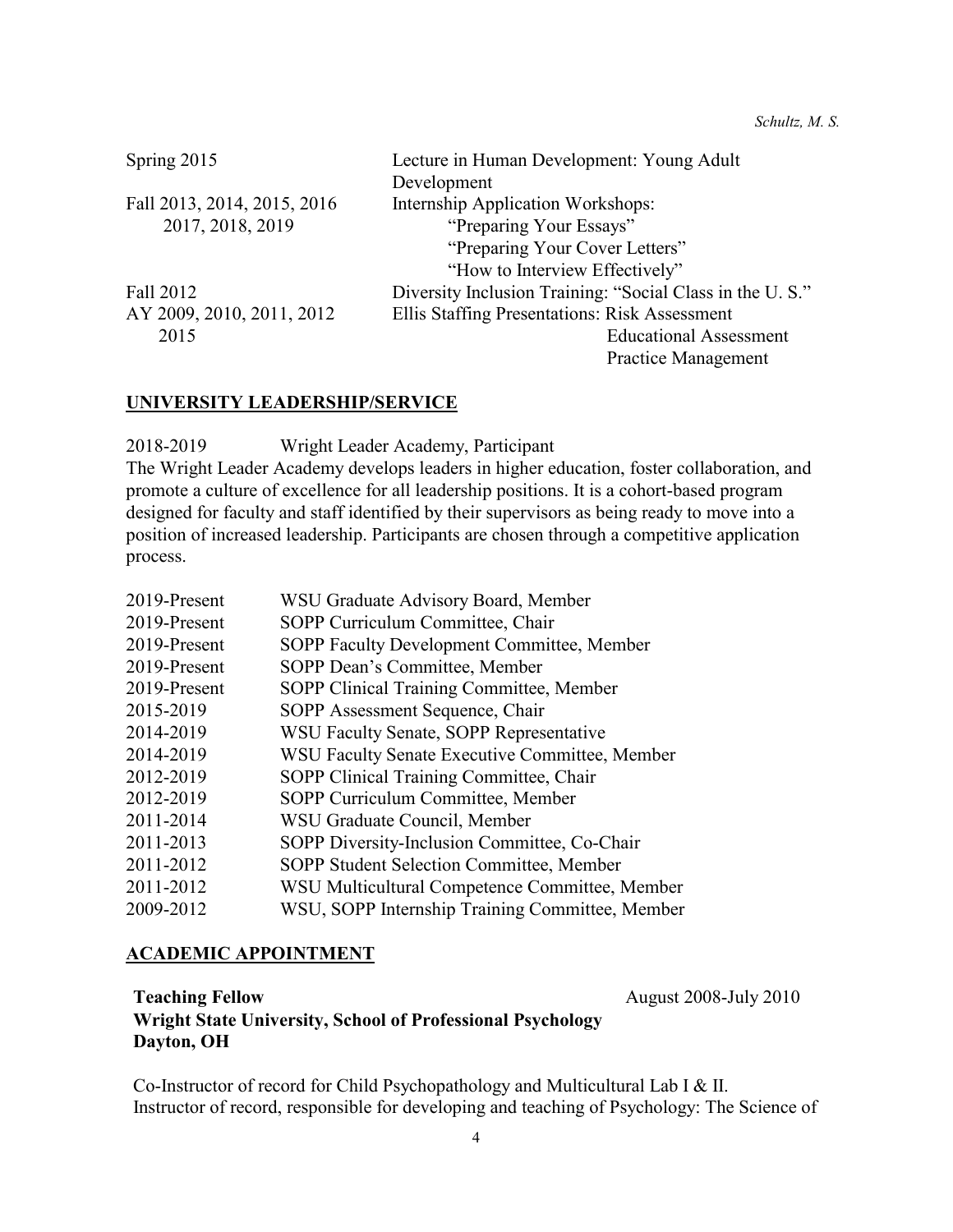Behavior and History and Systems.

### **SUPERVISED GRADUATE TEACHING EXPERIENCE**

Teaching Assistant for the following Doctoral level Courses:

| Spring 2007 | Psychological Assessment III                                    |
|-------------|-----------------------------------------------------------------|
| Winter 2006 | Cognitive Assessment II                                         |
| Fall 2006   | Developed WAIS-III training video for Cognitive Assessment III. |

#### **PROFESSIONAL VOLUNTEER EXPERIENCE**

| <b>Committee on Adolescent Girls</b>                                                   | April 2021 - Present |
|----------------------------------------------------------------------------------------|----------------------|
| Society for the Psychology of Women (APA Division 35)                                  |                      |
| Position: Member                                                                       |                      |
| <b>National Council of Schools and Programs</b>                                        | August 2019- Present |
| of Professional Psychology (NCSPP)                                                     |                      |
| <i>Position:</i> Secretary/Treasurer                                                   |                      |
| Serves as a member of the NCSPP executive committee (EC). Participates in all EC and   |                      |
| NCSPP business meetings. Responsible for organizational funds, securities and records. |                      |
| Keeps minutes for the EC and NCSPP business meetings. Works closely with the NCSPP     |                      |
| President in tracking information and conducting organizational business.              |                      |
| <b>Training and Education in Professional Psychology</b>                               | $2018.P$ resent      |

| Training and Equitation in Professional Psychology      | 2010-Present |
|---------------------------------------------------------|--------------|
| <i>Position:</i> Manuscript Reviewer                    |              |
| <b>Diversity Committee</b>                              | 2018-2020    |
| <b>Society of Clinical Psychology (APA Division 12)</b> |              |

*Position:* Member

Duties involve monthly conference calls, helping to write blog posts and pieces for the diversity corner on the Division 12 webpage and newsletter, and participation in reviewing and voting for the annual student diversity award. During 2018 APA convention committee social hour, I served as facilitator for the discussion on inclusion of social justice.

| <b>Conference Planning Committee</b>                   | 2017, 2018 |
|--------------------------------------------------------|------------|
| <b>Association for Women In Psychology</b>             |            |
| <i>Positions:</i> Conference Planning Committee Member |            |
| Program Reviewer                                       |            |

Organized the New Member Luncheon for 2018 conference. Served as a program reviewer for the 2018 and 2019 conferences.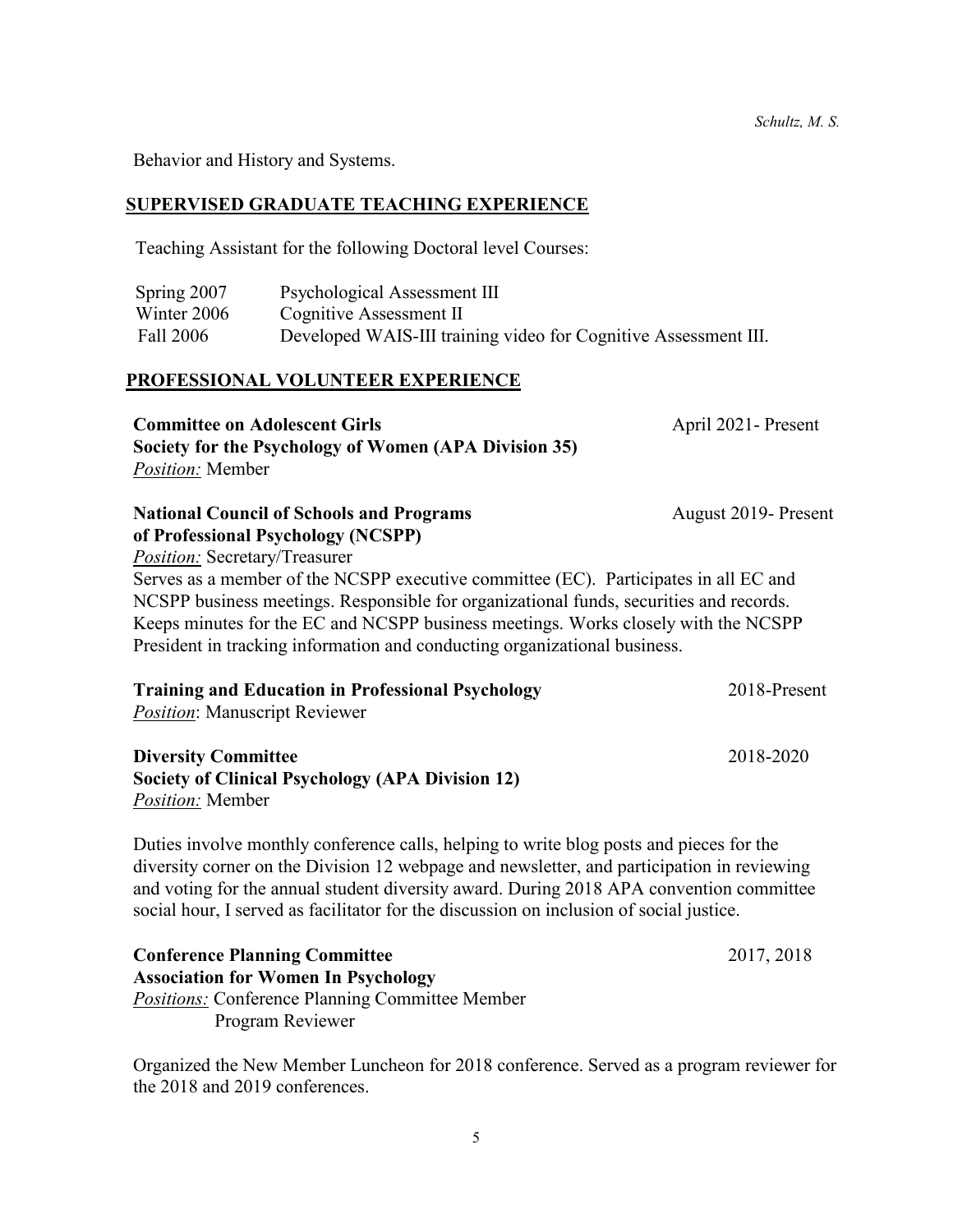Two-year commitment to review and update Division 35 Handbook.

# **Heritage Award Committee** 2016 **Society for the Psychology of Women (APA Division 35)** *Position:* Member

Assisted with soliciting nomination, reviewing materials for nominees, and deciding on award recipient.

# **The Institute for Academic Feminist Psychologists** March 2016 **Pittsburgh, Pennsylvania**

Participated in a 2-day institute designed to create and sustain networks of feminist academic psychologists. Through panel presentations, workshops and small group activities, panelists and participants discussed how to manage the three demands of academic life — scholarship, teaching and service — and how to integrate them with personal life and self-care. Special attention was given to incorporating and maintaining a feminist perspective with one's identity as psychologist.

**Early Career Professionals Caucus** 2015-2021 **Association for Women in Psychology** *Position:* Co-Coordinator

Assisted with development of conference programming for early career professionals. Facilitated networking and business meeting for ECP Caucus. Provided resources relevant to ECPC members.

# **Conference Planning Committee** 2013-2014 **Association for Women In Psychology** *Positions:* Program Committee, Co-Chair Planning Committee, Member Program Reviewer

As co-chair, I served as Co-Coordinator of the Program Committee and as a key contact person for the proposal submission process. Oversaw the compiling and distributing of the Call for Proposals, managed the All Academic system (electronic submission system), received proposals, identified reviewers, sent proposals to reviewers, reviewed proposals, received reviews, selected programs for the conference, coordinated with caucuses and committees about special presentations and meetings, scheduled sessions, coordinated with

*Schultz, M. S.*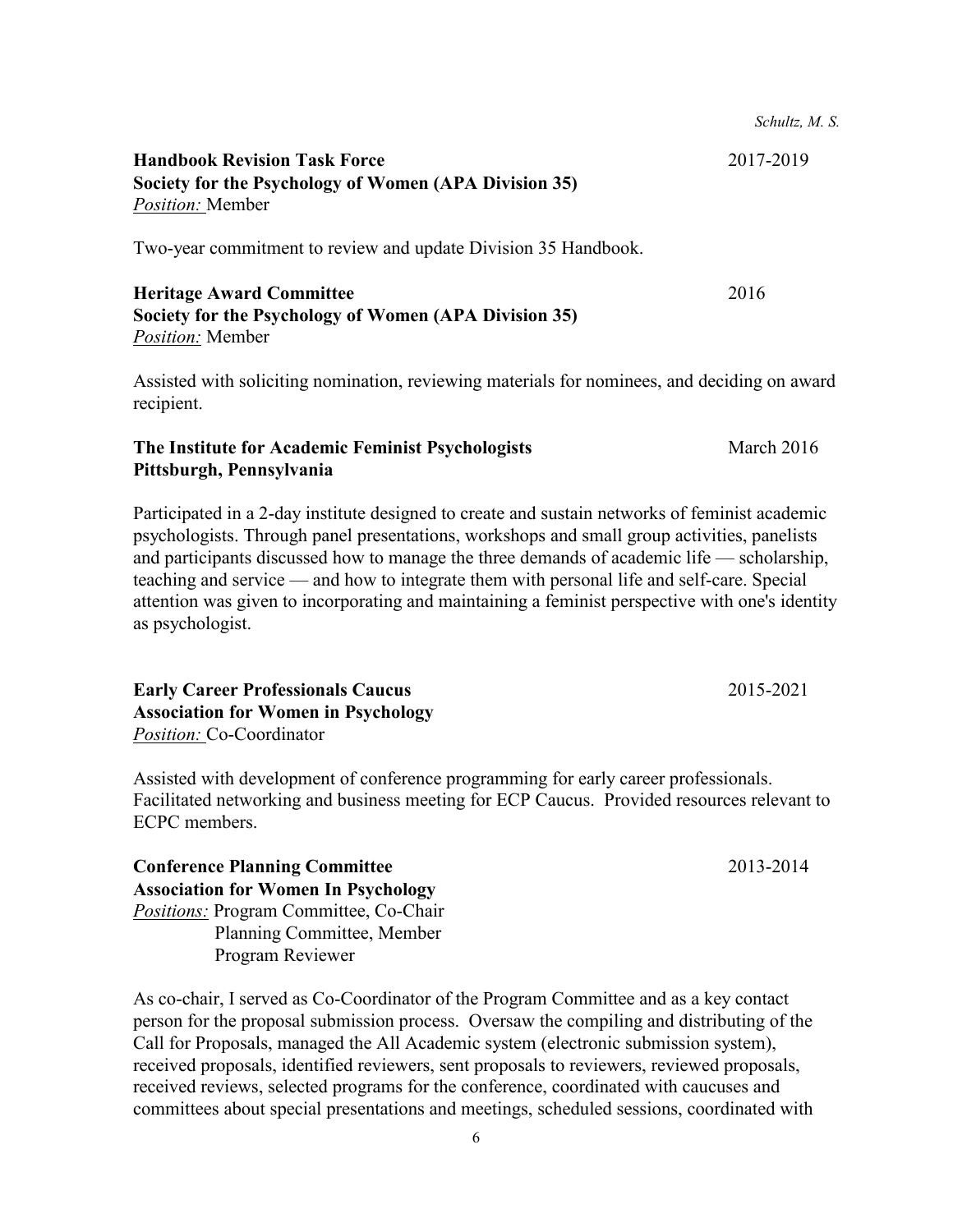the Conference Coordinator for meeting rooms and audiovisual needs, responded to proposers and presenters, coordinated with the CE Committee, interacted with presenters, and compiled information for the Program Booklet.

**National Council of Schools and Programs** *July 2012- Present* **of Professional Psychology (NCSPP)**

*Position:* Program Delegate

 Member, Clinical Training Committee (2012 to 2019) Education and Pedagogy Advocacy for Clinical Training Issues

As a program delegate, I attend the NCSPP mid-winter conference in order to stay current on national trends relevant to training and the provision of health service psychology, and vote on organizational business. As a member of the Clinical Training Committee, I provided support to other members, weigh-in on issues presented over the listserv, and stay current on issues relevant to my role as Director of Clinical Training.

**SOPP Student Government** August 2004- August 2007 **Wright State University Position:** Class Representative to the Student Government

Attended student government meetings, addressed student concerns and issues with faculty and administration, participated in fundraising, and planned class informational meetings.

**Montgomery County Prosecutor's Office The Contract Contract Contract Prosecutor's Office Contract Contract October 2004-May 2007 Victim/Witness Division** *Position:* Volunteer Advocate

Staffed a 24-hour crisis line; provided support for sexual assault victims at the hospital. Volunteer Advocate duties included relaying educational information to clients, dispatching hospital calls, de-escalating clients in crisis, and providing emotional support for sexual assault victims.

# **PROFESSIONAL PUBLICATIONS**

- Dass-Brailsford, P., Baum, L. J., Schultz, M. S., & Young, A. L. (2021). Clinical training in PsyD programs during the COVID-19 pandemic: Challenges and implications. *Bulletin of the American Academy of Clinical Psychology, 21 (1)*, 7-12.
- Ergun, G., **Schultz, M. S.**, & Rettig, E. K. (2021). Fetal Alcohol Spectrum Disorder-Issues of misdiagnosis and missed diagnosis in Black youth: A case report. Innovations in Clinical Neuroscience.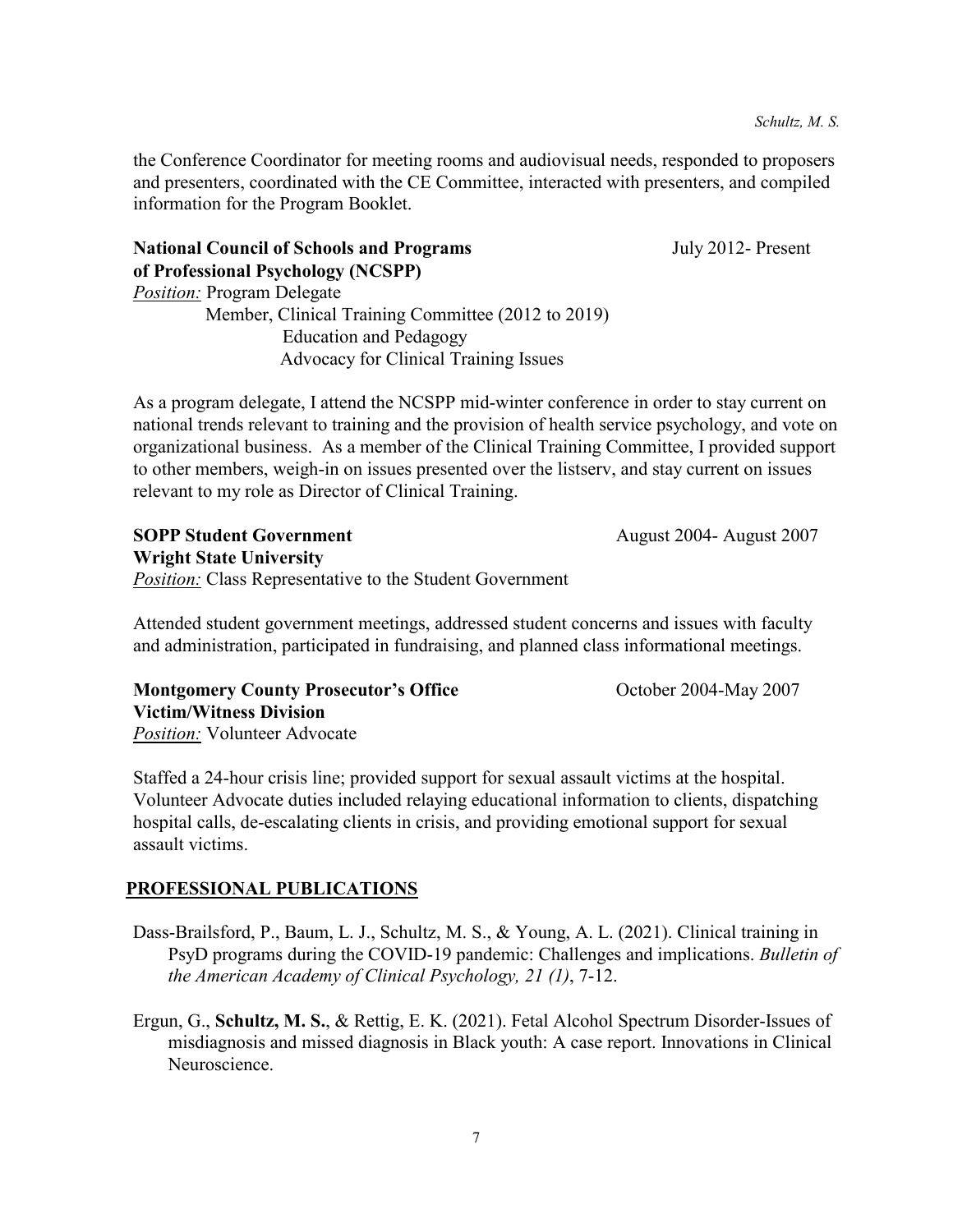- **Schultz, M.S.** (2018). Considerations in the development of professionalism. *The Clinical Psychologist, 71(3),* 16.
- Wright, E., Reno, A., **Schultz, M. S.,** & Warfield, J., (2010). Renewing the afrikan spirit though parent empowerment: Co-facilitation of a psychoeducation group for parents. *Psych Discourse,* 44(6), 4-5.

# **PROFESSIONAL WORKSHOPS/PRESENTATIONS**

- Martinko, S. & **Schultz, M.S.** (2021, April 29-30). *A new approach to reentry: Benefits of computer-based reentry programs* [Poster presentation]. Ohio Forensic Directors Association 2021 Annual Conference, Columbus, OH. [https://ohioforensicdirectors.com/category/annual-forensic-conference/](https://urldefense.com/v3/__https:/ohioforensicdirectors.com/category/annual-forensic-conference/__;!!On18fmf1aQ!knvVAb38ibjZkyoe_dz0pBgTtCJvlq4u4m6IsCHswr2F_X1p27gaQMmcOlsBiMPQmLpqtcTn$)
- Martinko, S., Grattan, C., & **Schultz, M.S**., (2020, April). *What works for women? Best practices for women's reentry and program evalutions* [Poster presentation]. Associate of Ohio Forensic Diretor's Conference, Columbus, Ohio, United States. (Conference canceled.)
- **Schultz, M.S.** (2019, August). *Teaching self-advocacy in the therapy room: Patriarchal spaces, feminist voices* [Roundtable discussion]*.* American Psychological Association Convention, Washington, DC, United States.
- **Schultz, M.S.** (2019, March). Maintaining a feminist identity in the face of threatening systems. In M.S. Schultz (Chair) *The many footsteps that created a path: A feminist journey of application within the clinical realm* [Symposium]. Association for Women in Psychology Conference, Newport, Rhode Island, United States.
- **Schultz, M.S.** (2018, August). Juvenile corrections and trauma: Treating girls from a feminist framework. In M. S. Schultz (Chair) *Treatment of trauma in women within patriarchal institutions* [Symposium]. American Psychological Association convention, San Francisco, California, United States.
- Schweier, C. M., McCarthy, J. L., Kemper, M. L., Ziegler, P. E., Jones, P., Patzke, A., Tripp, E**.**, & **Schultz, M. S.** (2018, August). *Healthcare providers' response to child sex trafficking* [Poster presentation]. American Psychological Association Convention, San Francisco, California, United States.
- **Schultz, M. S.**, & Dragon, W. R. (2018, March). *Structured discussion: Addressing current events with clients, students, and supervisees using a feminist framework* [Structured discussion]. Association for Women in Psychology Conference, Philadelphia, Pennsylvania, United States.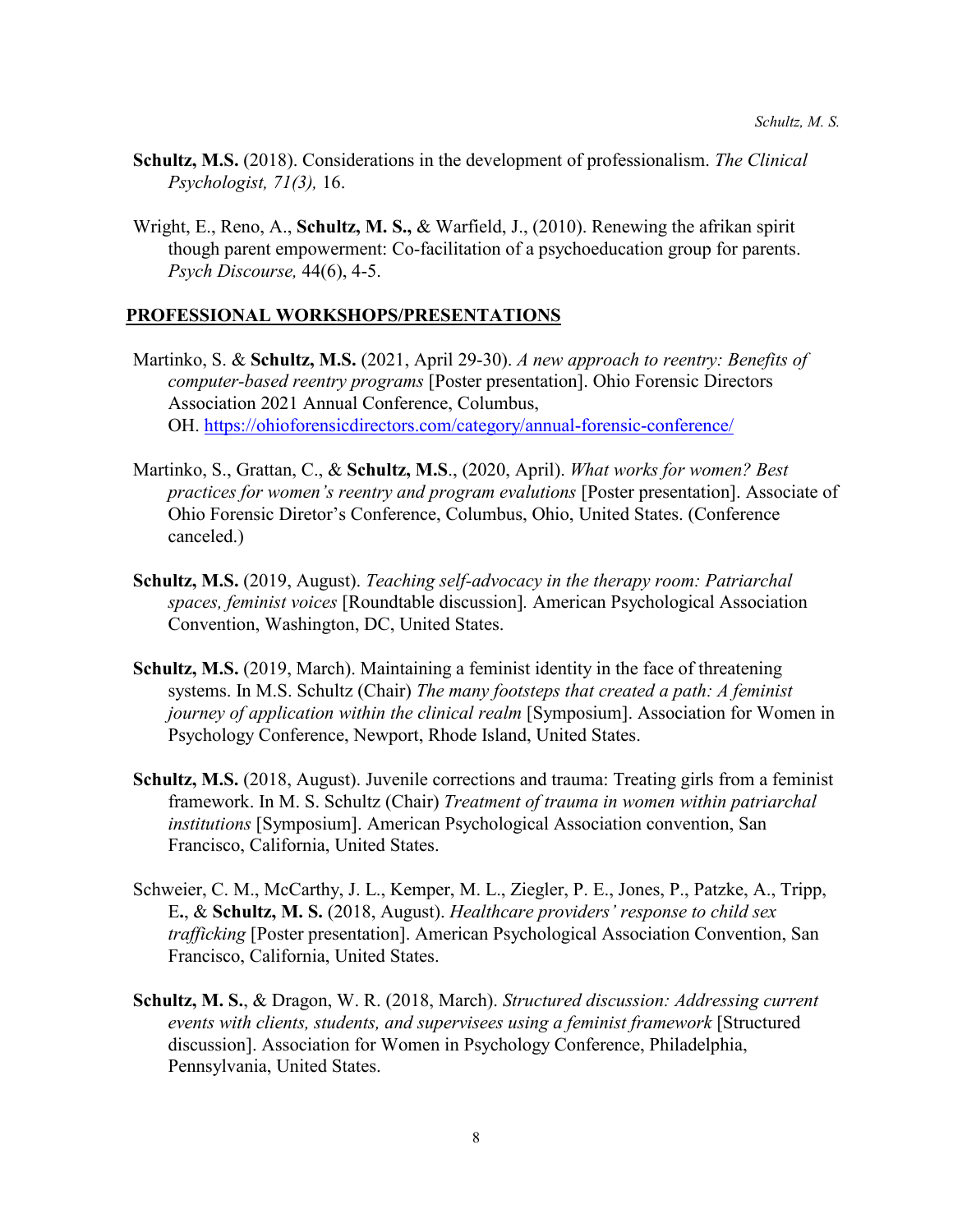- **Schultz, M. S.** (March, 2018, Chair). *Clinical Implications: Intersection of Sexuality, Aging, and Disability* [Symposium]. Association for Women in Psychology Conference, Philadelphia, Pennsylvania, United States.
- Patel, A., Deremo, C., Jones, P., Turner, E., & **Schultz, M. S.** (2017, September). *Never to old to play: An examination of available sex toys for aging individuals* [Poster presentation]. Breaking Silences: Sex, Sexuality, & Disability Conference at Wright State University, Dayton, Ohio, United States.
- Chevere, C., Fedynich, A., Oblinger, D., Campbell, E., & **Schultz, M. S.** (2017, September). *Myths and stereotypes regarding older adult sexuality and guidelines for healthcare professionals* [Poster presentation]. Breaking Silences: Sex, Sexuality, & Disability Conference at Wright State University, Dayton, Ohio, United States.
- Frederick, S. A. L., Stephenson, M. K., & **Schultz, M. S.** (2017, September). *PleasureAble: The exploration of sex and disability* [Poster presentation]. Breaking Silences: Sex, Sexuality, & Disability Conference at Wright State University, Dayton, Ohio, United States.
- Graddick, D. T., Jackson, L. D., & **Schultz, M. S.** (2017 August). *Juvenile sex offenders: A close look at arguments against the registry* [Poster presentation]. American Psychological Association convention, Washington, DC, United States.
- **Schultz, M. S.,** Chatterjee, A., & Durmusoglu, G., (2017, August). Neuropsychological evaluation of an adolescent with agenesis of the corpus callosum in a juvenile justice setting. In *Data Blitz 2: in utero and early development: Cognitive implications of adverse* exposures [Invited Symposium]. American Psychological Association Convention, Washington, DC, United States.
- **Schultz, M. S.,** Chatterjee, A., & Durmusoglu, G., (2017, August). *Neuropsychological evaluation of an adolescent with agenesis of the corpus callosum in a juvenile justice setting* [Poster presentation]. American Psychological Association Convention, Washington, DC, United States.
- Tripp, E., Faller, D., & **Schultz, M. S.** (2017, April) *Domestic minor sex trafficking: An overview and treatment recommendations* [Poster presentation]. Ohio Psychological Association Conference, Columbus, OH, United States.
- **Schultz, M. S.**, Dragon, W. R., Graddick, D., Tripp, E., Dixon, J, Douglas, D., LaRue, G., & Okpara, S. (2017, March). *Professionalism in a diverse world: A structured discussion for graduate students and early career professionals* [Structured discussion]. Association for Women in Psychology Conference, Milwaukee, Wisconsin, United States.

Dragon, W. R., Hurt, B., **Schultz, M. S.**, & Wagoner, A. (2017, January). *Addressing the*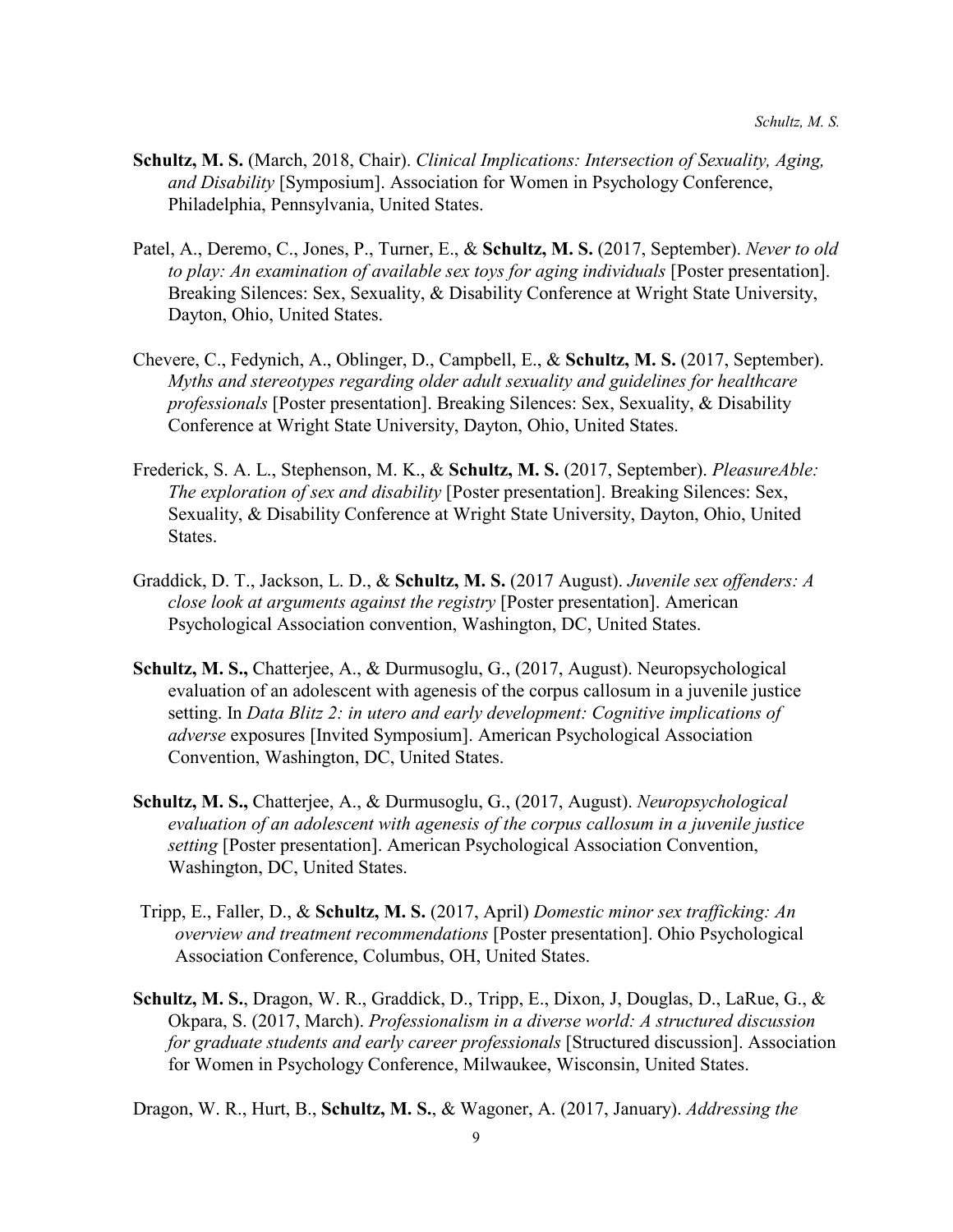*clinical writing gap: Report of a pilot project to assist in the development of clinical writing skills* [Poster presentation]. National Council of Schools and Programs of Professional Psychology Mid-Winter Conference. Long Beach, California, United States.

- **Schultz, M. S.**, Cigrang, J. A., Dixon, J., Evans, A., Giwa, M., Hayburn, A., Sherlock, S., Stephenson, M., & You, S. (2017, January). *Integrating health services psychology training and service into primary care: Report of a pilot project serving low income population in a free medical clinic* [Poster presentation]. National Council of Schools and Programs of Professional Psychology Mid-Winter Conference. Long Beach, California, United States.
- Warfield, J., Chow, R., & **Schultz, M. S.** (2016, October). *Providing culturally responsive play therapy to immigrant/refugee children* [Workshop presentation]. Association for Play Therapy Annual International Conference, Louisville, Kentucky, United States.
- **Schultz, M. S.**, Dragon, W. R., & Burnworth, B. L. (2016, March). *Taking care of oneself: A structured discussion for graduate students and early career professionals* [Paper presentation]. Association for Women in Psychology Conference, Pittsburgh, Pennsylvania, United States.
- Dragon, W. R., **Schultz, M. S.**, Clarke, R., & Nichting, E. (2016, March). *Structured discussion: Teaching a diversity-inclusive History of Psychology course* [Structured discussion]. Association for Women in Psychology Conference, Pittsburgh, Pennsylvania, United States.
- Warfield, J., & **Schultz, M. S.** (2015, October). *Engaging in difficult dialogues in play therapy supervision* [Structured discussion]. Association for Play Therapy Annual International Conference, Atlanta, Georgia, United States.
- Dragon, W. R., **Schultz, M. S.,** & Sanderson, S. (2015, August). *Effectiveness of flipped course format in graduate personality assessment course* [Poster presentation]. Teaching for Student Success Symposium at Wright State University, Dayton, Ohio.
- **Schultz, M. S.,** & Jackson, L. (2015, August). *Clinical training: A strength-based competency approach to evaluation and remediation* [Continuing Education Credit Workshop]. Annual Convention of the American Psychological Association, Toronto, Canada.
- **Schultz, M. S.** (2015, August). Clinical Training: Addressing issues of social class via experiential activities. In M. S. Schultz (Chair), *Clinical training: Addressing issues of social class via experiential activities* [Symposium]. Annual Convention of the American Psychological Association, Toronto, Canada.

**Schultz, M. S.** (2015, August, Chair). *Clinical training: Addressing issues of social class via*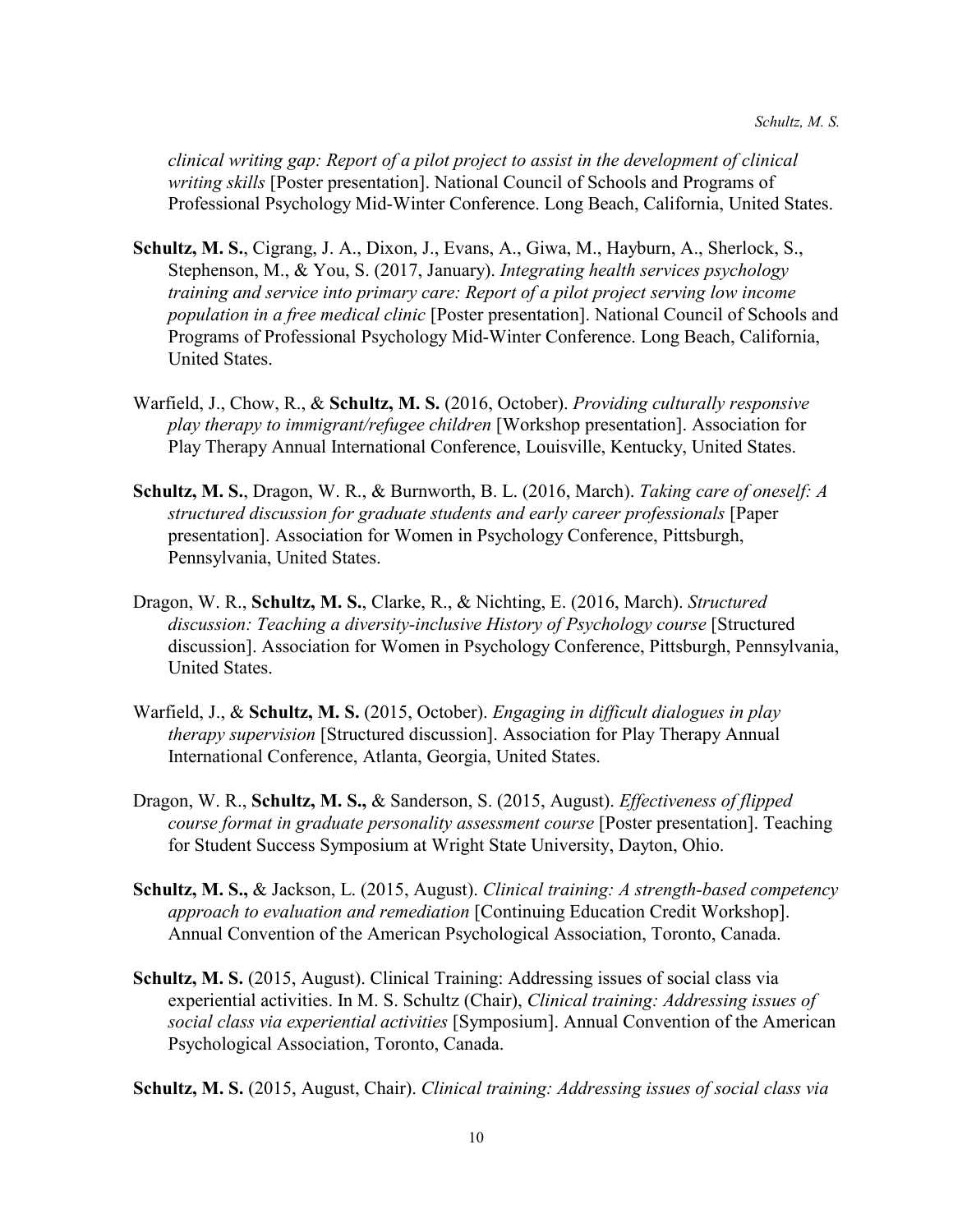*experiential activities* [Symposium] Annual Convention of the American Psychological Association, Toronto, Canada.

- Dragon, W.R., **Schultz, M. S.,** & Sanderson, S. (2015, June). *Efficacy of a flipped course format for improving graduate-level training in the MMPI-2* [Paper presentation]. 2015 Annual Symposium on MMPI-2 Research, Minneapolis, Minnesota.
- Nichting, E., Fernander, A., Durmusoglu, G., & **Schultz, M.S.** (2015, June). *Psychological Instruments in Adoption Evaluations: Instrument Selection Implications for the Forensic Field* [Poster presentation] Annual Forensic Center Directors Continuing Education Conference, Columbus, Ohio.
- **Schultz, M. S.** (2015, March, Invited Discussant). *Incarcerated Women's Pathways to and Experiences within the Criminal Justice System* [Featured Feminist Science Symposium] Annual Conference of the Association for Women in Psychology, San Francisco, California.
- **Schultz, M. S.**, Dragon, W. R., Malloy, K., Jackson, L., Bak, B., Linen, N., & Virzi, J. (2015, March). *Structured discussion: Training feminist therapists to work in correctional settings* [Structured discussion]. Annual Conference of the Association for Women in Psychology, San Francisco, California.
- **Schultz, M. S.,** & Linen, N. (2015, March). *Understanding context: Benefit of female empowerment group in community corrections* [Paper presentation]. Annual Conference of the Association for Women in Psychology, San Francisco, California.
- Warfield, J., & **Schultz, M. S.** (2014, October). *Enhancing the therapeutic play relationship by addressing diversity variables* [Workshop]. Annual Association for Play Therapy International Conference, Houston, Texas.
- Garlock, D., Brown, K., & **Schultz, M. S.**, (2014, October). *Parenting programs in the juvenile justice system* [Poster presentation]. National Conference in Clinical and Adolescent Psychology, Lawrence, Kansas.
- **Schultz, M. S**., (2014, March, Chair). *Education & training and cross-cultural issues* [Paper presentation]. Annual Conference of the Association for Women in Psychology, Columbus, Ohio.
- Dragon, W., Durmusoglu, G., Fernander, A., Mawasha, J., Meyer, C. **Schultz, M. S.**, & Warfield, J. (2014, March). Roundtable on issues facing women in academia and research. In *Minerva academe session: Issues facing women in academia and research* [Roundtable discussion]. Annual Conference of the Association for Women in Psychology, Columbus, Ohio.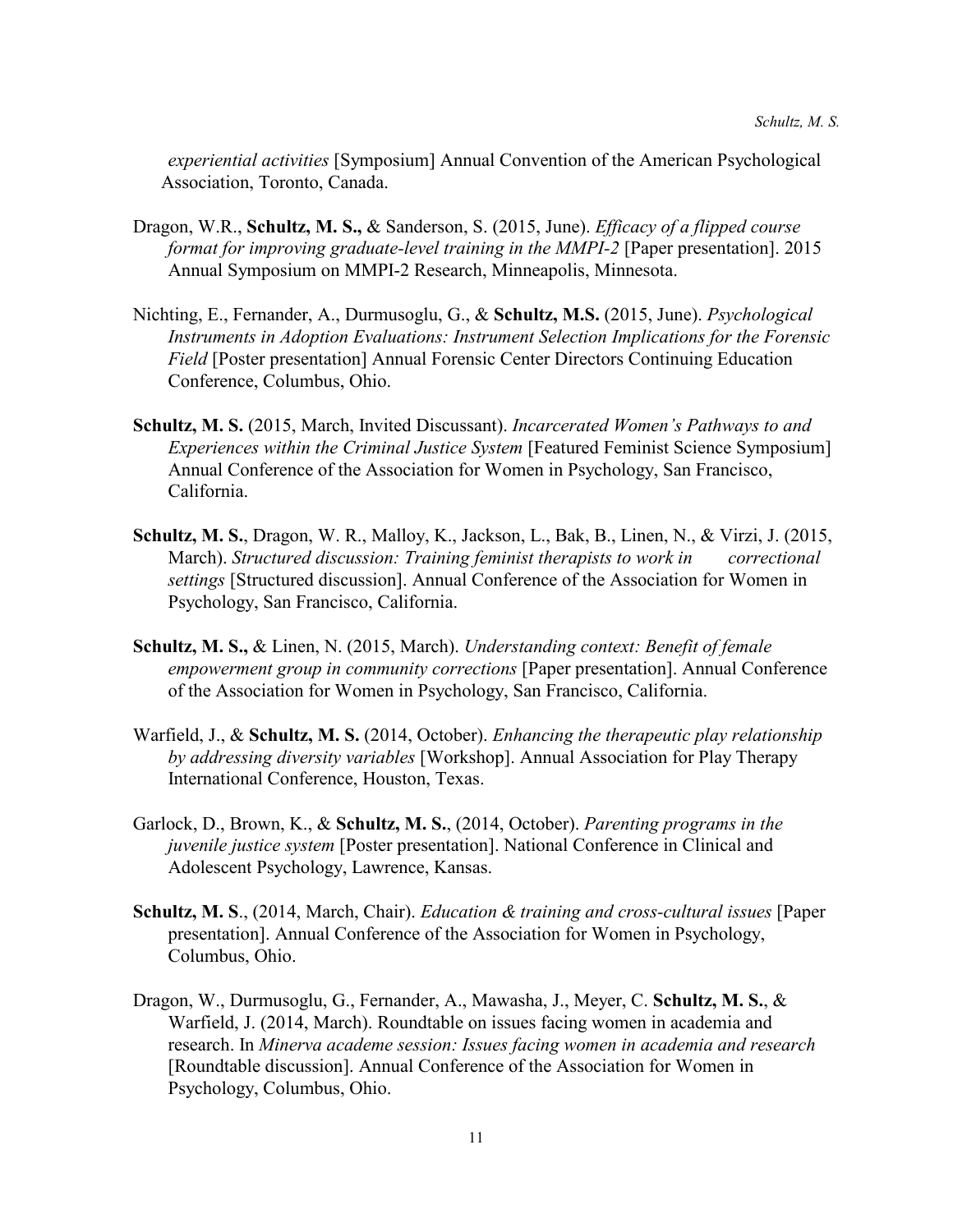- Schmitt, S., Mueller, T., Sackett, A., Kiourtsis, E., Rose, R., Fernander, A., & **Schultz, M. S.** (2014, March). *Generation Z: The impact of sexualization and technology on clinical practice* [Poster presentation]. Annual Conference of the Association for Women in Psychology, Columbus, Ohio.
- Funk, A. & **Schultz, M. S**. (2013, August). *Perceptions of teachers bullying students and school climate* [Poster presented]. Annual Convention of the American Psychological Association, Honolulu, Hawaii.
- **Schultz, M. S.,** (2013, August). Community program planning: development and training. In A. Fernander (Chair), *Applying assessment and research to practice: Community program planning for children's services* [Symposium]. Annual Convention of the American Psychological Association, Honolulu, Hawaii.
- **Schultz, M. S.,** & Warfield, J. W. (2013, January). *Multiple identities: Addressing issues of social class via experiential activities.* [Poster presentation]. National Multicultural Conference and Summit, Houston, Texas.
- **Schultz, M. S.,** Warfield, J. W., Meyer, C., Houston, M., & Wu, Lilly Lien-Lien. (2013, January). *Engagement of an academic community in the development of a diversity website* [Poster presentation]. National Multicultural Conference and Summit, Houston, Texas.
- **Schultz, M. S.** (2012, August). *Navigating supervision challenges as early career psychologists* [Symposium]. Annual Convention of the American Psychological Association, Orlando, Florida.
- **Schultz, M. S.** (2012, August). Supervision challenges: Developing supervisee's cultural competence. In M. S. Schultz (Chair), *Navigating supervision challenges as early career psychologists* [Symposium]. Annual Convention of the American Psychological Association, Orlando, Florida.
- Bak, B. R., **Schultz, M. S.**, Beale, B., & Moor, T. (May, 2012). *Evaluating the end of training year transfer process: Client experience* [Poster presentation]. Annual Convention of The Association for Psychological Science, Chicago, Illinois.
- **Schultz, M. S.,** & Warfield, J. (2010, July). *Transformative approach to improving the mental wellbeing of African American supervisors in cross-cultural supervision* [Symposium]. Annual International Convention of The Association of Black Psychologists (ABPsi), Chicago, Illinois.

Warfield, J., & **Schultz, M. S.** (2010, July). *Addressing disciplinary methods as a*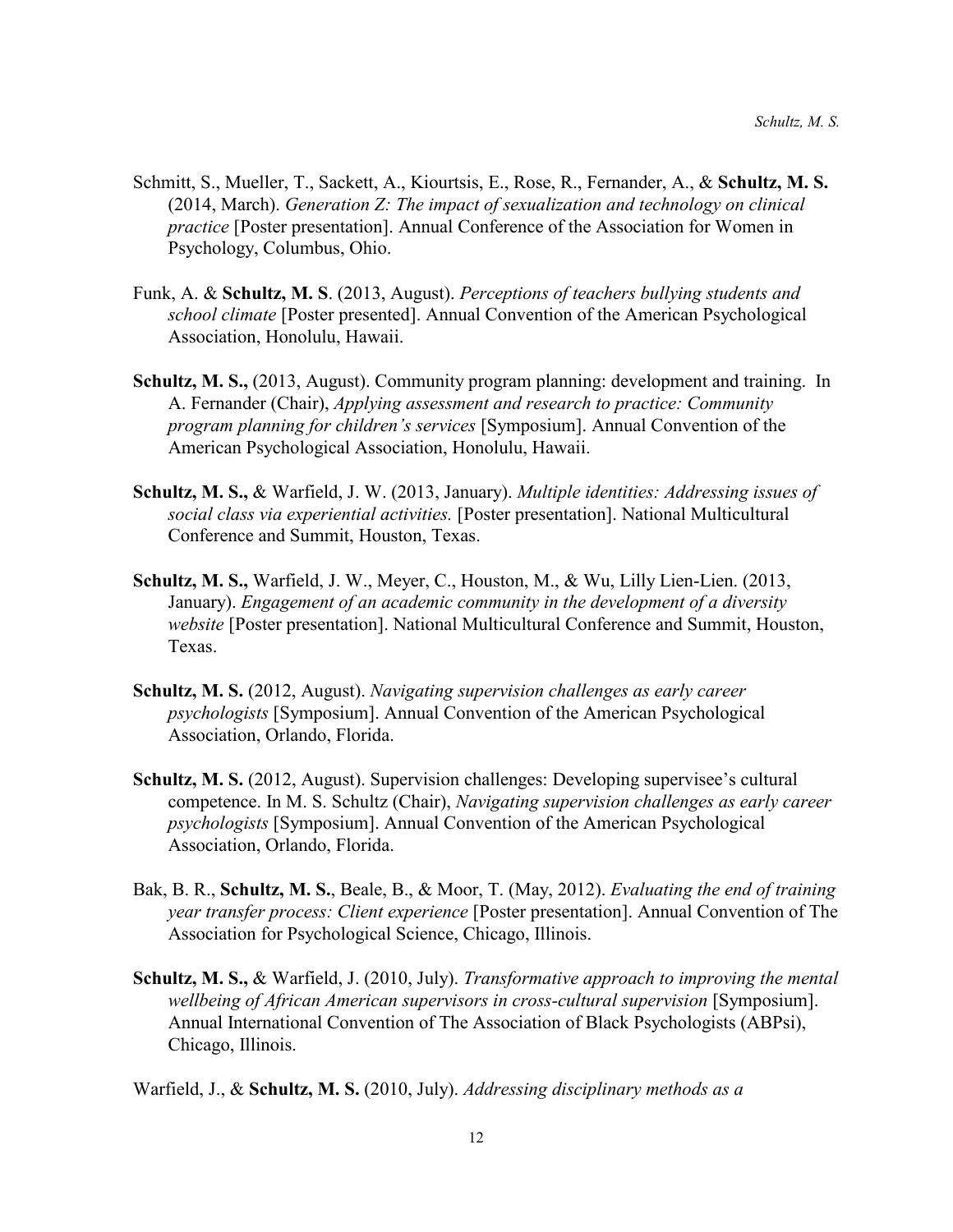*transformative approach towards restoring the African spirit of grandparents raising grandchildren* [Workshop]. Annual International Convention of The Association of Black Psychologists (ABPsi), Chicago, Illinois.

- Wright, E., Reno, A., **Schultz, M. S.,** & Warfield, J. (July, 2010). *Renewing the Afrikan spirit though parent empowerment: Co-facilitation of a psychoeducation group for parents* [Poster presentation]. Annual International Convention of The Association of Black Psychologists (ABPsi), Chicago, Illinois.
- Warfield, J., **Schultz, M.S**., Allen-Wilder, H., & Williams, J. (April, 2010). *Utilizing experiential exercises to facilitate a diversity dialogue* [Workshop]. Wright State University's annual QUEST for Community Conference, Dayton, Ohio.
- Warfield, J., & **Schultz, M. S.** (2009, April). *Impact of prenatal alcohol and drug use on child development.* In-service training conducted at Catholic Social Services, Dayton, Ohio.
- Warfield, J., **Schultz, M. S.,** and Collier, C., (2009, July). *African American oral tradition: Role of storytelling in developing preschoolers emotional regulation* [CE workshop]. Annual International Convention of The Association of Black Psychologists (ABPsi), Atlanta, Georgia.

### **Other Media**

| March 2012    | Guest Discussant, <i>Healthy Living</i> on WDAO<br>Topic: Youth Violence   |
|---------------|----------------------------------------------------------------------------|
| February 2012 | Guest Discussant, <i>Healthy Living</i> on WDAO<br>Topic: School Readiness |
| 2012          | Editor, Ellis Institute Clinic Newsletter                                  |

### **PROGRAM DEVELOPMENT**

# **Center for Adolescent Services (CAS)** 2012-Present **Training Program in Juvenile Corrections Facility**

The Montgomery County Juvenile Courts, Center for Adolescent Services is a co-educational secure residential correctional/treatment facility for adjudicated youth, both adolescent boys and girls. The facility offers a cognitive-behavioral program to reduce crimenogenic behavior that stresses pro-social skills, self-discipline, and personal responsibility. In response to the need, identified by the facility's director, to increase mental health services for the youth at the facility, I developed, and continue to supervise, a training program for doctoral-level psychology trainees to provide psychological, consultation, and training services within the facility. The training program has led to the expansion of individual mental health services to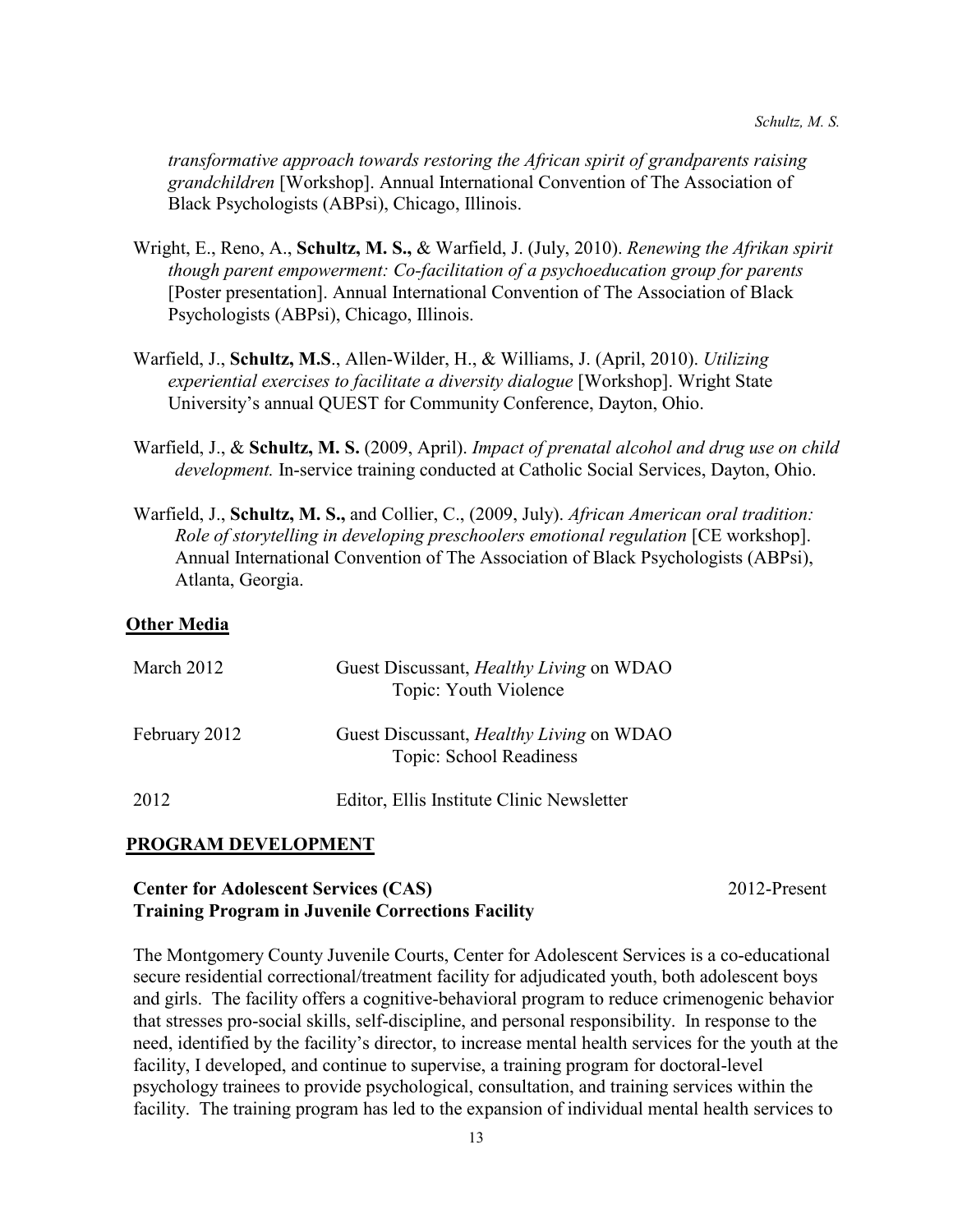the youth, and training and consultation for the staff at CAS. The training program has allowed for the addition of family therapy and psychological assessment services to be offered to the youth; and development of a multidisciplinary treatment team. In response to specific needs of the girls housed at CAS, I and the students have developed and implemented empowerment groups designed to help build self-esteem, develop life skills, and develop positive motivations; and "mother-to-be" sessions focused on physical changes during pregnancy, healthy relationships, emotion regulation, and attachment. Services provided through the training program are grounded in trauma-informed and feminist frameworks. In 2014, the training program became self-sustaining as CAS provided funding for my supervision/consultation and the two students' clinical work. In addition to the clinical focus, I have incorporated scholarship into the training program by collaborating with students on presentations, articles, and trainings based on the services provided at CAS and issues relevant to youth in the juvenile justice system.

### **TRAINING AND CONSULTATION**

| Impact of Trauma on Children                     | March 2017   |
|--------------------------------------------------|--------------|
| In-Service Training                              |              |
| <b>Russell Elementary School</b>                 |              |
| Annual OPAGS Spring Internship Workshop          | April $2016$ |
| Invited Speaker, DCT presentation                |              |
| Rite of Passage, Eastern Division Annual Retreat | April 2015   |
| Keymar, Maryland                                 |              |

Provided didactic training and consultation on the "Implementation of Trauma-Informed Care in Residential and Therapeutic School Settings" for Rite of Passage administration and staff at their Eastern Division 2-day retreat.

- Warfield, J., & **Schultz, M. S.** (2009, April, May, June; 2010, June). *PECE-PACT provider training workshop.* Purpose of the workshop was to provide Montgomery County daycare providers with a two-day training which will prepare them to implement the Parents Early Childhood Education-Positive Action Choices Training (PECE-PACT) model into their existing program. Conducted at the Wright State University, Ellis Human Development Institute, Dayton, Ohio.
- Warfield, J., & **Schultz, M. S.**, (2009, May, June). *ACT provider training.* Purpose of the workshop was to provide Montgomery County early-childhood educators with a two-day training which will prepare them to implement the "ACT Against Violence" model developed by the American Psychological Association into their existing program. Conducted at the Wright State University, Ellis Human Development Institute, Dayton, Ohio.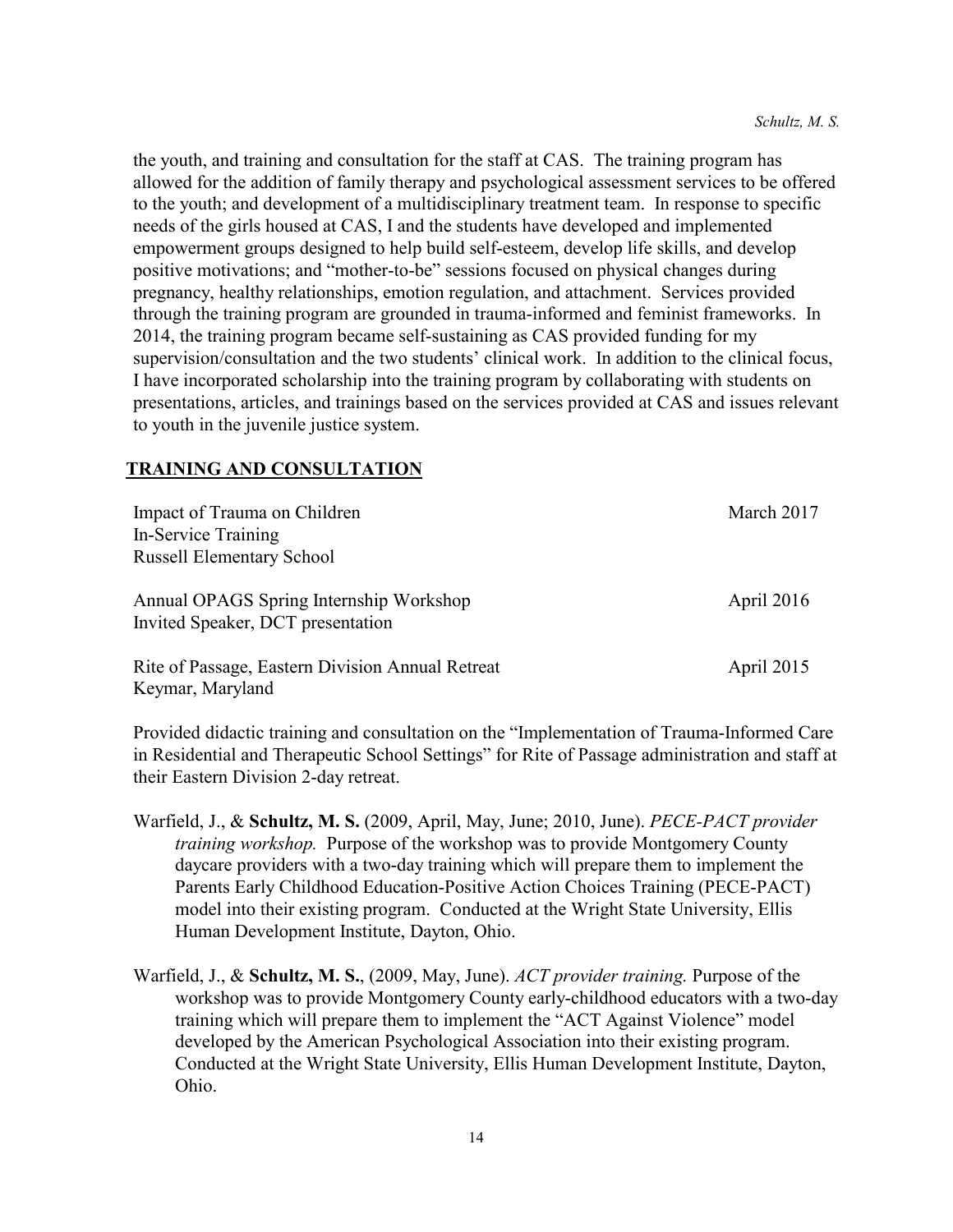*Schultz, M. S.*

#### **CLINICAL POSITIONS**

**Dayton Job Corps Center** March 2013-present **Dayton, Ohio** *Position:* Mental Health Consultant

Provide therapy and consultation services to students, staff, and administration at the Dayton Job Corps Center. Supervise doctoral-level psychology trainees in providing assessment, consultation, and group services. Conduct training for staff and administration on mental health topics (e.g., adolescent development, de-escalation).

# **Antoinette S. Cordell, PH.D. And Associates, LLC** June 2009-June 2010

**Dayton, Ohio** *Position:* Psychology Fellow *Supervisors:* Antoinette Cordell, Ph.D. Greg Van Arsdall, Psy. D.

Provided psychological services including interviewing assessment, consultation, and individual/family psychotherapy within a group private practice setting.

**Center for Interventions, Treatment and Addiction Research Weekend Intervention Program** September 2008-June 2010 **Dayton, Ohio** February 2006-May 2007 *Position:* Lead Counselor *Supervisor:* Phyllis A. Cole, M. A.

The Weekend Intervention Program is 72 hour weekend alcohol and drug intervention program in which clients are court ordered to attend due to driving under the influence charges. Conducted drug and alcohol assessments, and provided treatment recommendations. Cofacilitated a psychoeducational group focused on exploring the effects of drugs and alcohol on life areas.

**Preventing Abuse in the Home (PATH)** August 2005-March 2006 **Ellis Human Development Institute Dayton, Ohio** *Position:* Group Co-Facilitator *Supervisor:* Kathleen Malloy, Ph. D., ABPP

Co-facilitated a monthly, three session domestic violence psychoeducational group for female inmates at the Montgomery County Women's Jail; trained new volunteers.

# **PECE/PACT** March-May 2006 **Ellis Human Development Institute** Oct.-Dec. 2003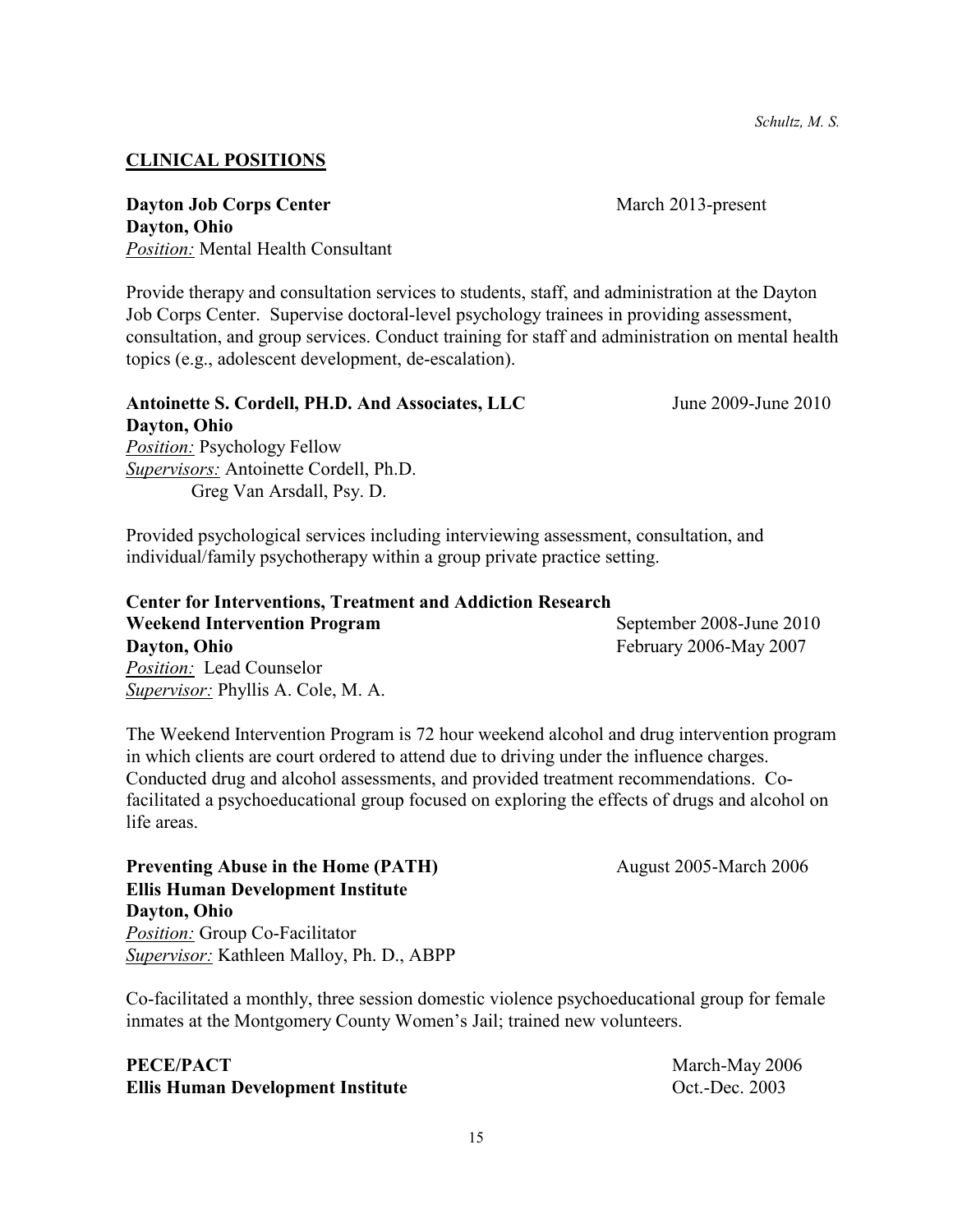#### **Dayton, Ohio**

*Position:* Activity Specialist *Supervisor:* Janeece Warfield, Psy. D.

Provided semi-structured activities for children ages 2-12 to reinforce skills (anger management, impulse control, empathy) learned in weekly classroom activities. Planned activities as a team according to group composition, size, and needs. Implemented an incentive system to increase group participation and positive learning.

### **Lutheran Homes Society-Family and Youth Services** June 2001-August 2003 **Toledo, Ohio** *Position:* Residential Care Specialist *Supervisor:* Pat Bollman, Human Resource Director

Lutheran Homes Society is a not-for-profit agency that provides group home and day treatment services for children and adolescents (7-18 years old) removed from home or foster care placements due to emotional and/or behavioral problems. Duties included behavior management, crisis intervention, setting behavioral goals, implementing a token economy, teaching independent living skills, and caring for daily living needs.

### **POSTDOCTORAL FELLOWSHIP: CHILD PSYCHOLOGY/ ADMINISTRATION**

**Wright State University** September 2008- July 2010

**Ellis Human Development Institute General Practice Clinic/PECE-PACT Dayton, Ohio** Two Year Post-Doctoral Fellowship in Child Psychology and Administration

*Position*s: Assistant Director, General Practice Clinic Project Facilitator, PECE-PACT Program Psychology Fellow *Supervisors*: Janeece Warfield, Psy. D. LaPearl Logan-Winfrey, Ph. D. Stephen Yerian, Psy. D.

Provided individual, family, and group therapy services to children (as young as 3), adolescents, young adults, and families utilizing evidenced based interventions (i.e., Theraplay, PCIT, CBT) and play therapy within a relational framework. Conducted psycho-educational, psycho-diagnostic, and parenting evaluations for outpatient population, produce integrative reports, and provide feedback to clients and referring agencies. Facilitated PECE-PACT program, a pre-school based prevention program for children at risk for conduct related disorders, and co-facilitate psycho-educational groups. Provided individual and group supervision, and consultation to practicum students. Managed day to day operations of the General Practice Clinic, participate in management/supervisory meetings, and develop and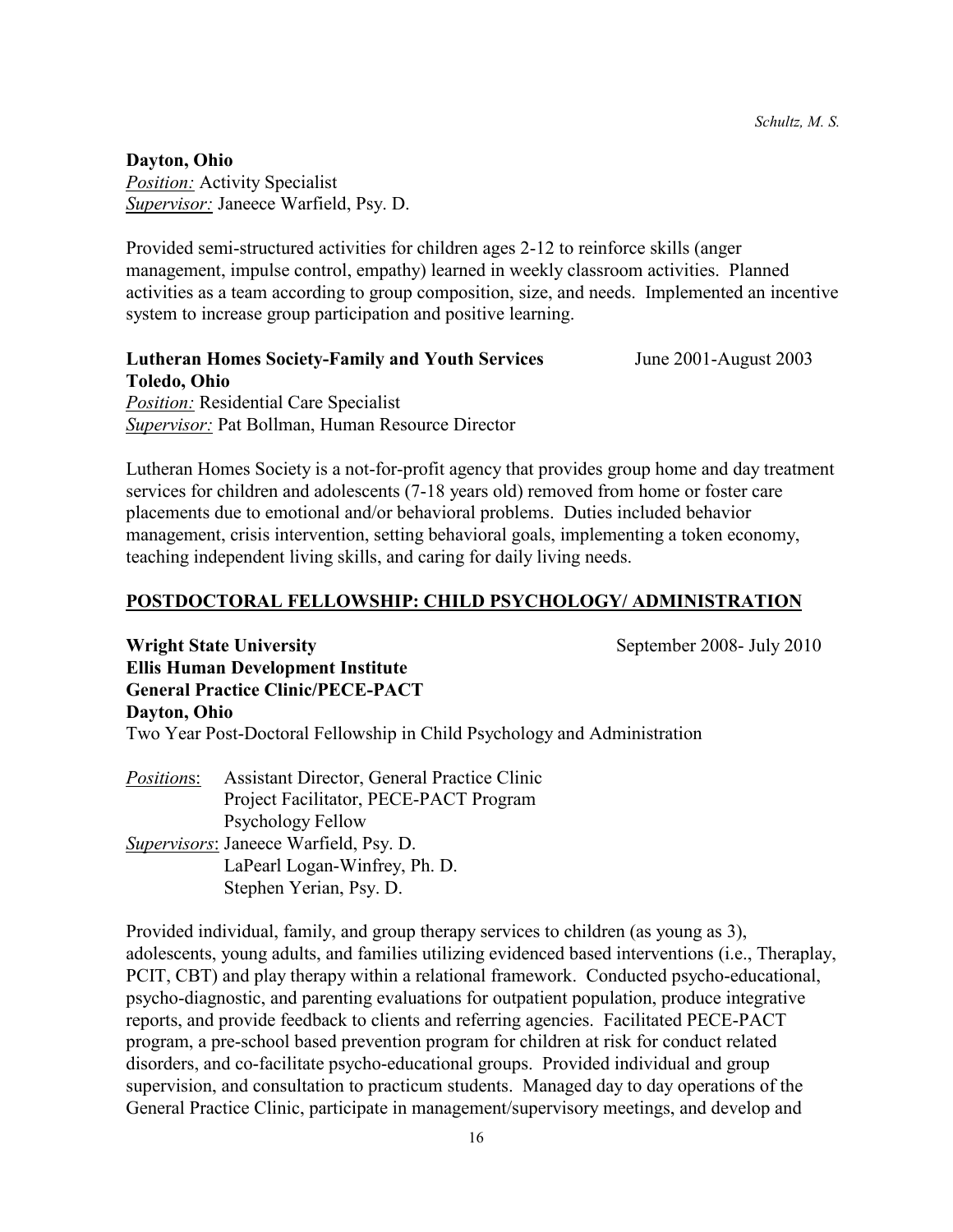implement clinic procedures and programs. Represented clinic needs on internship training committee, and engage in marketing clinic services.

# **DOCTORAL CLINICAL INTERNSHIP**

**Allendale Association August 2007-August 2008 Lake Villa, Illinois** APA Accredited Pre-doctoral Internship in Clinical Psychology *Supervisors:* Patricia Taglione, Psy. D. Cheryl Stenzel, Ph.D., Laura Benton, Psy. D.

# **Clinical Rotations**:

*Day Treatment School:* Provided individual therapy and psychological evaluation to youth and adolescents placed in alternative behavioral school program. Provided consultation services to teachers and support staff regarding student behavior. Co-facilitated process and community groups within classrooms.

*Residential Services:* Provided individual and family therapy, and psychological evaluations to youth and adolescents placed in residential treatment facility due to a history of disrupted out of home placements, aggression, and diagnosis of conduct disorder. Program has an emphasis of providing services to diverse youth who experienced relational traumas.

*Outpatient Services:* Provided individual and family therapy, diagnostic intakes, and psychological evaluation in an outpatient clinic serving children (as young as 4), adolescents, and their families. Co-facilitated ten-week adolescent anger management groups, and supervised diagnostic externs in conducting anger management evaluations. The clinic has an emphasis on providing services to underserved populations.

### **Focus of Training:**

Regarding psychological evaluations, training consisted of integrated report writing, consultation, and administration, scoring, interpretation of objective and projective instruments. Participated in supervisor led weekly Diagnostic seminar. Regarding psychotherapy, training consisted of evidenced based supervision, increased self-awareness, and implementation of psychotherapy interventions within a psychodynamic framework. Participated in supervisor led weekly Play Therapy, Family Therapy, Disorders of the Self, Interpersonal Therapy, Group Treatment, and Supervision seminars.

# **DOCTORAL CLINICAL TRAINING**

**Shelby County Counseling Center September 2006-August 2007 Sidney, Ohio** *Position:* Psychology Trainee *Supervisor*: Rick D'Arca, Ph. D.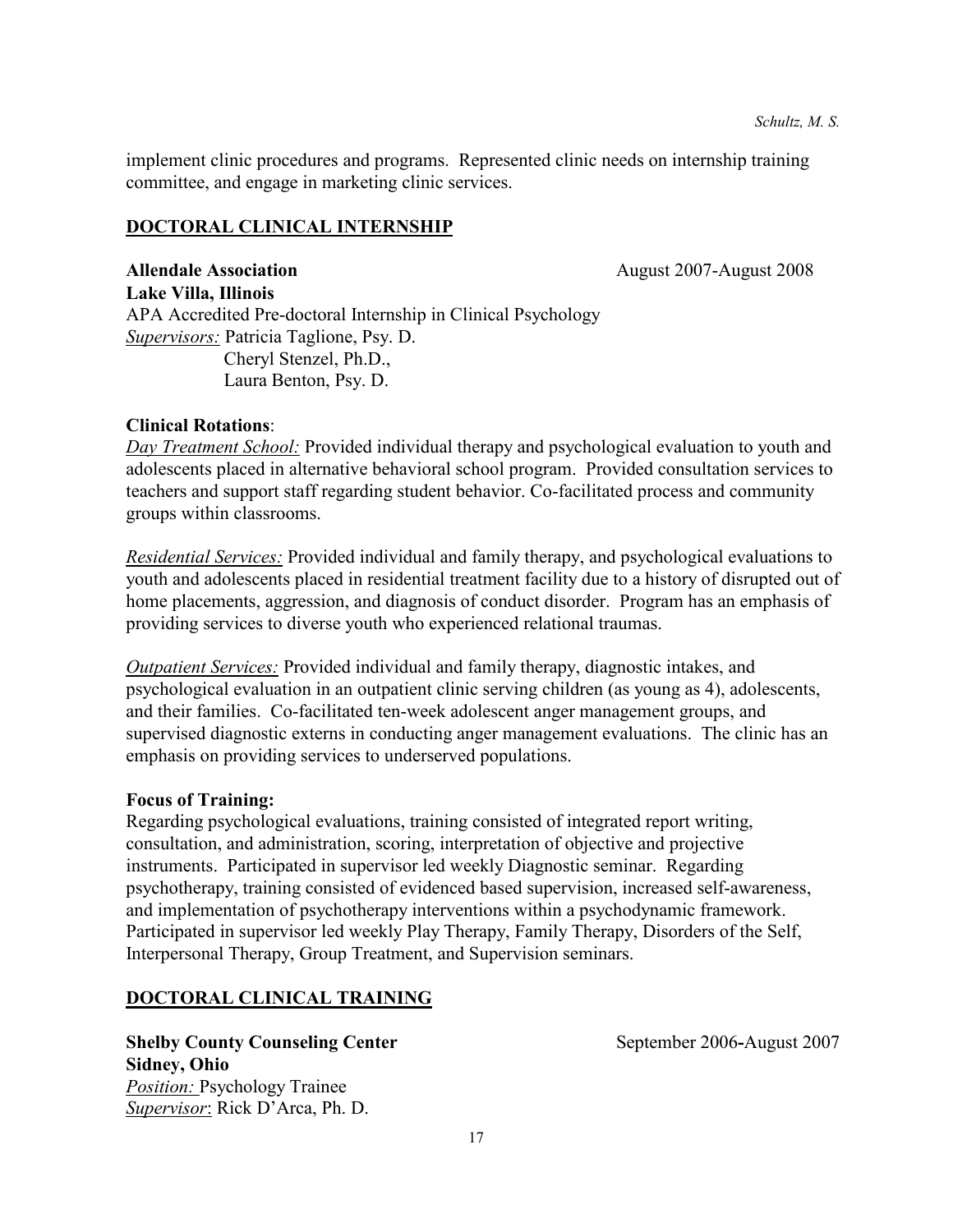Shelby County Counseling Center is a rural community mental health center that provides psychological, alcohol and drug, and casemanagement services to individuals, couples, and families. Provided psychological evaluations and individual and group psychotherapy to adolescents and adults. Performed diagnostic intakes and recommended appropriate treatment modalities. Conducted crisis assessments and completed crisis interventions. Presenting problems included depression, anxiety, behavioral issues, and interpersonal conflicts.

**Montgomery County Children Services** September 2005-August 2006 **Clinical Services Department Dayton, Ohio** *Position:* Psychology Trainee *Supervisor:* Kelley Fox-Callahan, Psy. D.

Clinical Services Department provided "mental health checks" to all youth entering foster care placement, and individual, family, and group psychotherapy services to children and adolescents (5-17 years old) in foster care placements. Provided a variety of mental health services including psychoeducational groups, individual therapy, psychological evaluations, and diagnostic interviews. Co-facilitated anger management and support groups. Consulted with caseworkers and foster parents regarding behavioral issues, parental issues, and referral options. Duties included treatment planning, report writing, and case management.

**Ellis Human Development Institute** September 2004-August 2005 **General Practice Clinic Dayton, Ohio** *Position:* Psychology Trainee *Supervisor*: G. E. Ford, Psy. D.

The General Practice Clinic is a community based mental health training center that provides psychological services to individuals, couples, and families. Presenting problems included anxiety, depression, and behavioral issues. Conducted psycho-educational, personality, and behavioral evaluations. Duties included treatment planning, intake and evaluation report writing, case management, and case presentations. Participated in one-hour weekly supervision using self-report and video-taped therapy sessions.

### **PROFESSIONAL AFFILIATIONS**

 Association for Women in Psychology, 2013-Present Association of Play Therapy, 2009-2019 Dayton Area Psychological Association, 2009-Present American Psychological Association, 2008-Present Divisions 12, 35, 43, 53, 56 Student Affiliate of Ohio Psychological Association, 2006-2007 Student Affiliate of Psychologists for Social Responsibility, 2005-2007